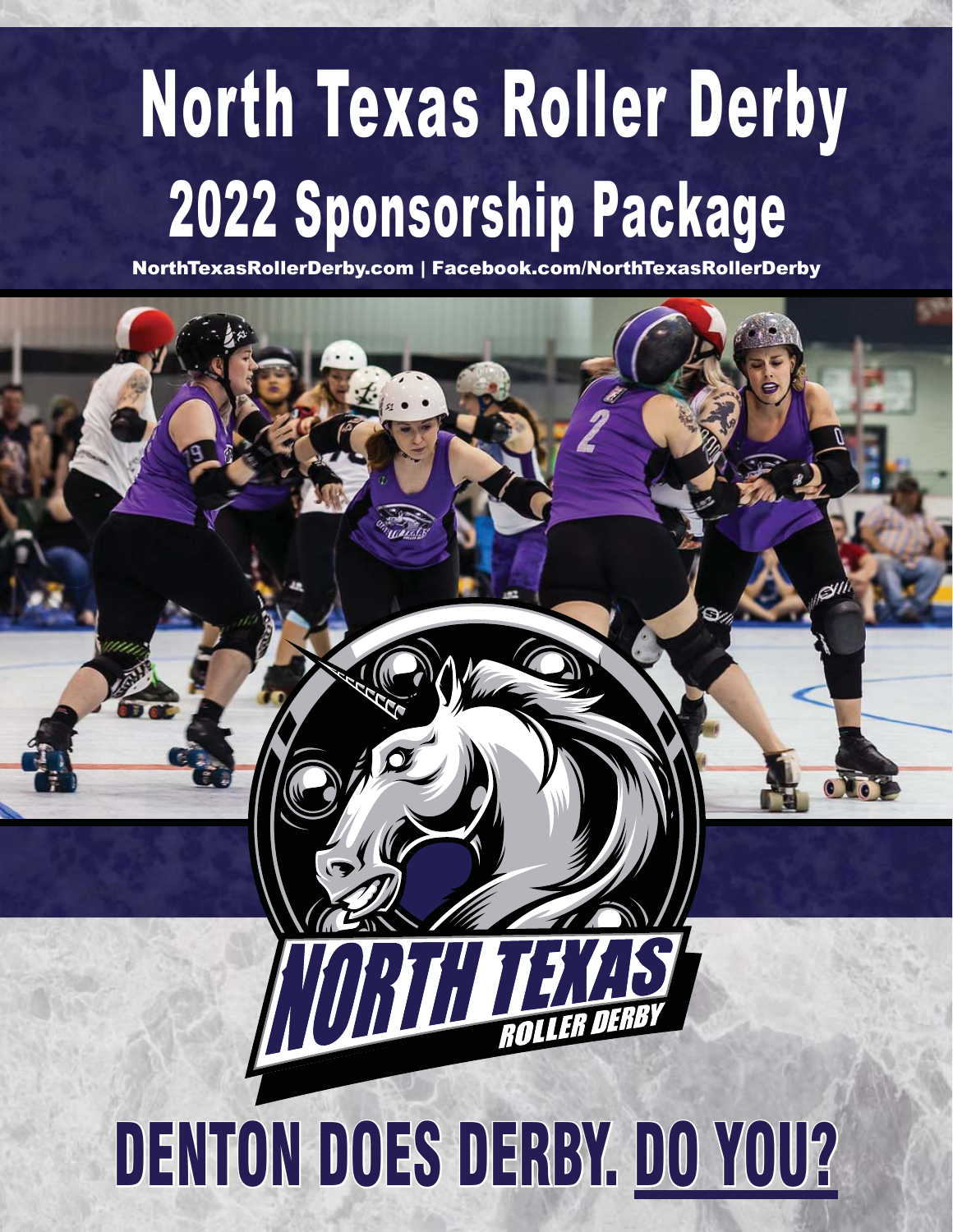### North Texas Roller Derby 2022 Sponsorship Packages



Roller derby is an evolving non-profit industry that has been gaining international popularity the past decade. The sport's grass-roots structure has drawn in over 100,000 women worldwide resulting in over 2,000 roller derby leagues over 53 different countries. Since 2011, North Texas Roller Derby has provided opportunities to women and people of all ages, backgrounds and levels of athleticism the tools to empower themselves in this fast-paced, competitive, full-contact sport.





#### Who are we?

North Texas Roller Derby (NTRD) was founded in 2011 and is proud to call Denton, Texas home. As a 501(c)3 organization, we are managed and run exclusively by volunteers and our own members. NTRD was recognized by the Women's Flat Track Derby Association (WFTDA) in 2013 and competes for prestigious ranking against 340 other WFTDA leagues internationally. We are comprised of four teams: All-Star Fighting Unicorns, Battling Mermaids, Screaming Medusas and the Rising Phoenixes. While representing North Texas, NTRD is dedicated to empowering women by promoting athleticism, **Just the facts.....** Superior of the sportspersonship and community involvement.

> Roller derby fan statistics! **48% are 34 years old or younger Average fan age = 37!**

Male Female 61% female fans 39% male fans

#### **Annual household income: Annual household**

\$75,000 MIN! **Other** 

Approximately 1/3 of all fans have an annual income of \$75,000 or greater!

### **Sponsor recognition:**

82% of fans know the businesses that support local roller derby!